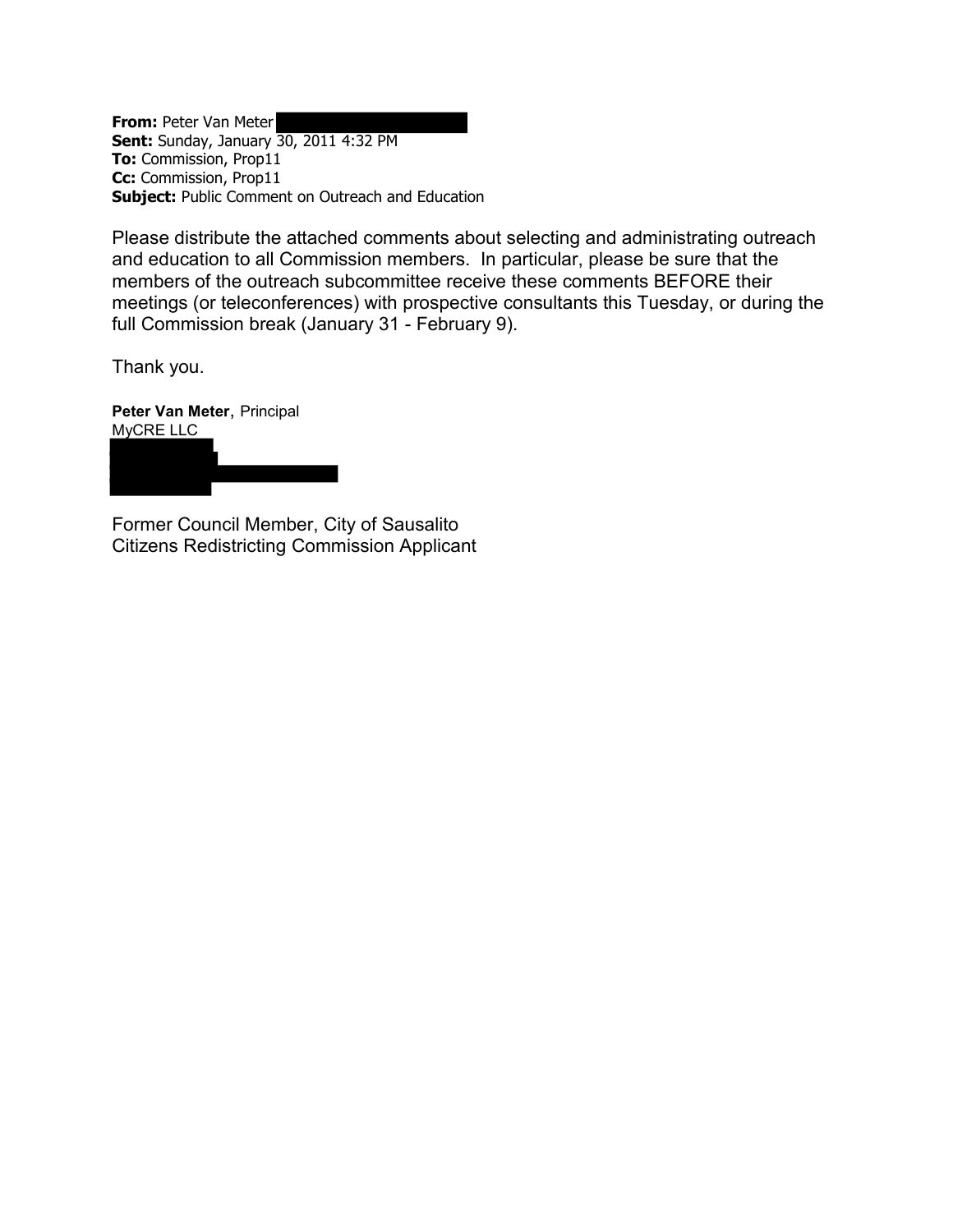## **Public Comment Concerning Outreach and Education**

January 30, 2011 Peter Van Meter Former City Council Member, City of Sausalito CRC Applicant

Dear Commissioners:

## **Based on my** (intermittent) **observation of your proceedings on Wednesday and Friday, January 26 and 29, I am concerned about public perception of impartiality, or lack thereof, from your contemplated outreach and education partners.**

Although their roles were not completely clear from the discussion that I heard, it is my understanding that the following organizations are going to be involved:

Statewide Database (SWDB) - the Redistricting Database for the State of California (U. C. Berkeley)

Karin Mac Donald, Director, SWDB, as a private consultant

Center for Collaborative Policy (CPP) (C. S. U. Sacramento)

Redistricting CA (James Irvine Foundation), and its Alliance partners:

- [Asian Pacific American Legal Center \(APALC\)](http://www.redistrictingca.org/about-us/apalc-asian-pacific-american-legal-center/)
- [California NAACP](http://www.redistrictingca.org/about-us/california-naacp/)
- [Center for Governmental Studies \(CGS\)](http://www.redistrictingca.org/about-us/cgs-center-for-governmental-studies/)
- [Central Coast Alliance United for a Sustainable Economy \(CAUSE\)](http://www.redistrictingca.org/about-us/cause-central-coast-alliance-united-for-a-sustainable-economy/)
- [Common Cause California](http://www.redistrictingca.org/about-us/common-cause-california/)
- [League of Women Voters of California \(LWV\)](http://www.redistrictingca.org/about-us/lwv-league-of-women-voters-of-california/)
- [Los Angeles Urban](http://www.redistrictingca.org/about-us/laul-los-angeles-urban-league/) League (LAUL)
- [Mexican American Legal Defense and Educational Fund \(MALDEF\)](http://www.redistrictingca.org/about-us/mexican-american-legal-defense-and-educational-fund-maldef/)
- [National Association of Latino Elected and Appointed Officials Educational Fund](http://www.redistrictingca.org/about-us/national-association-of-latino-elected-and-appointed-officials-educational-fund-naleo/)  [\(NALEO\)](http://www.redistrictingca.org/about-us/national-association-of-latino-elected-and-appointed-officials-educational-fund-naleo/)
- [Rose Institute of State and Local Government](http://www.redistrictingca.org/about-us/rose-institute-of-state-and-local-government/)
- [The Greenlining Institute](http://www.redistrictingca.org/about-us/the-greenlining-institute/)
- [The Statewide Database at Berkeley \(SWDB\)](http://www.redistrictingca.org/about-us/the-statewide-database-at-berkeley-swdb/)

It is my further understanding that the Census data will go to the SWDB and that the SWDB is the designated sole agency to provide that data to the Commission. Based upon the history and purpose of the SWDB, this is entirely appropriate.

A question arises, however, with the affiliation of the SWDB with Redistricting CA and the James Irvine Foundation. Ms. Mac Donald indicated that she has been "training" the Alliance partners for over a year, and the SWDB is itself listed as a member of the Redistricting CA